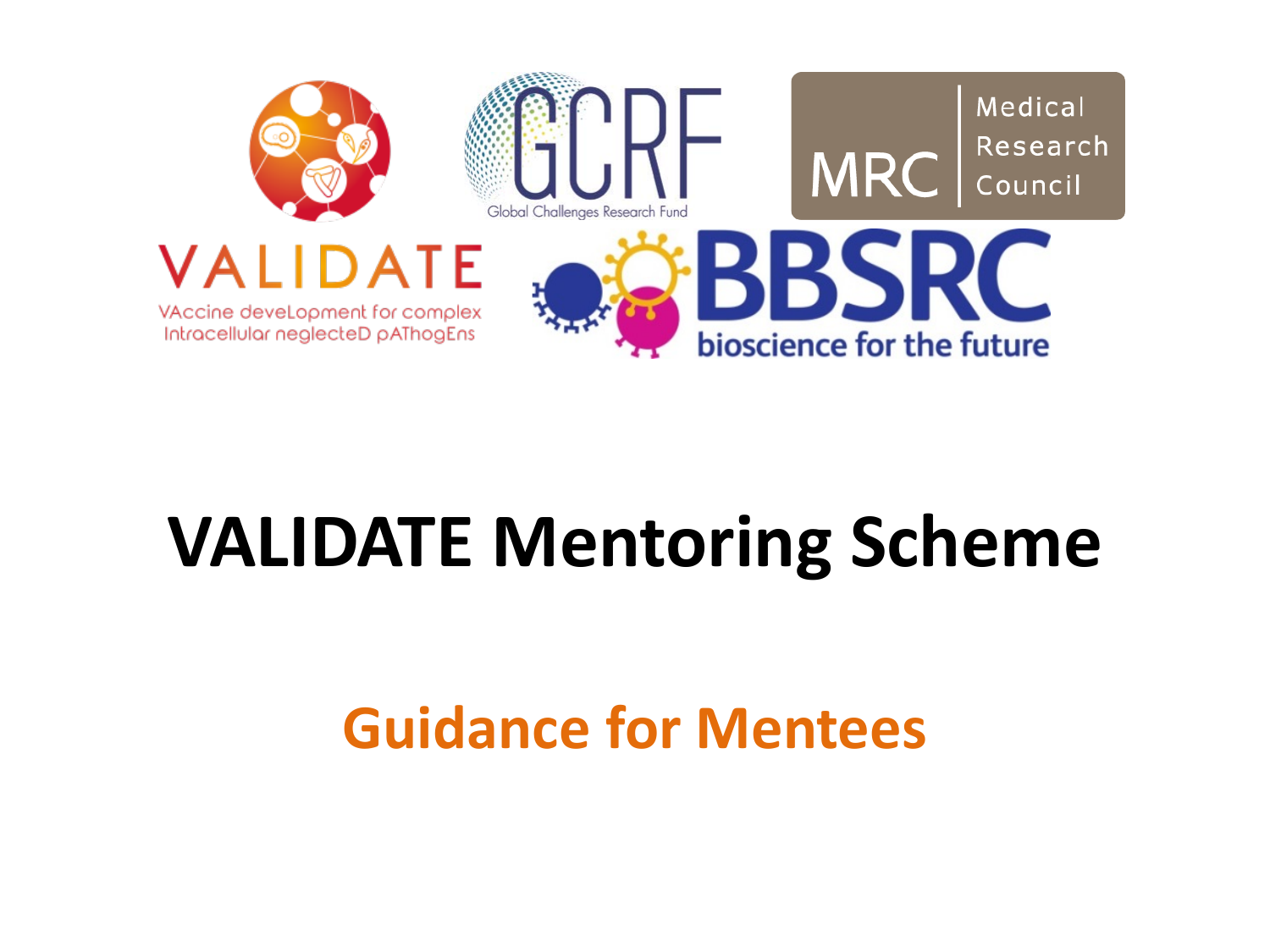

# What is a mentor?



- A mentor is a more senior and experienced person in your career field who agrees to guide and support you in your career progression, using their experience and knowledge from their own career.
- They are not... a coach, counsellor, or your personal advocate.
- They will not tell you what to do or how to do things.
- **You** will need to do the work, but they'll be there to encourage and guide you, to help you clarify your goals, and to be an information resource for you about how you might get to where you want to be.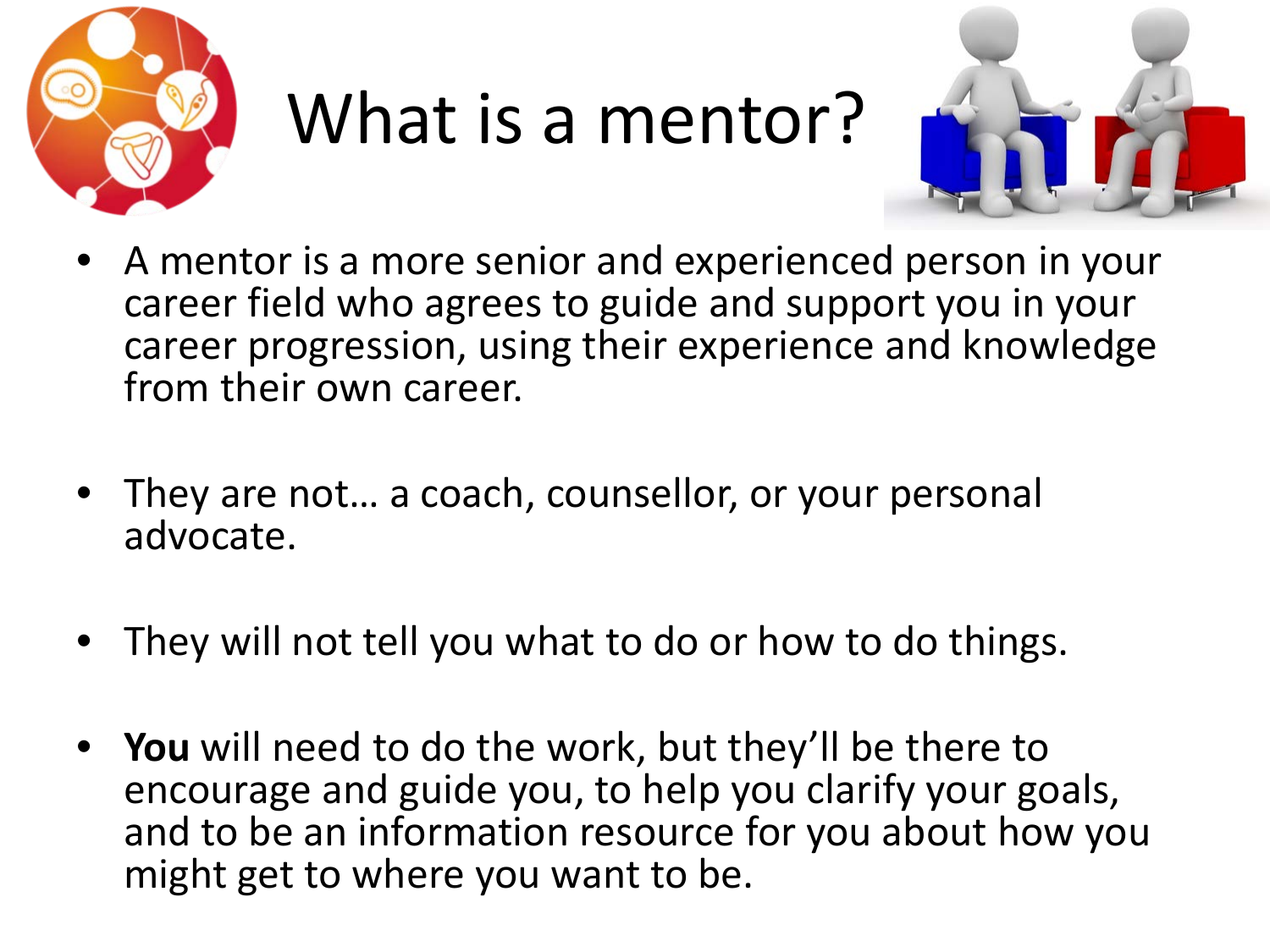

# Why have a mentor?

The path to becoming a PI is challenging - and not always obvious! A mentor can help you:

- Explore and plan the best route and your goals
- Strengthen your CV to be more likely to win grant applications and new positions
- Overcome obstacles
- Network
- Learn from your mentor's experience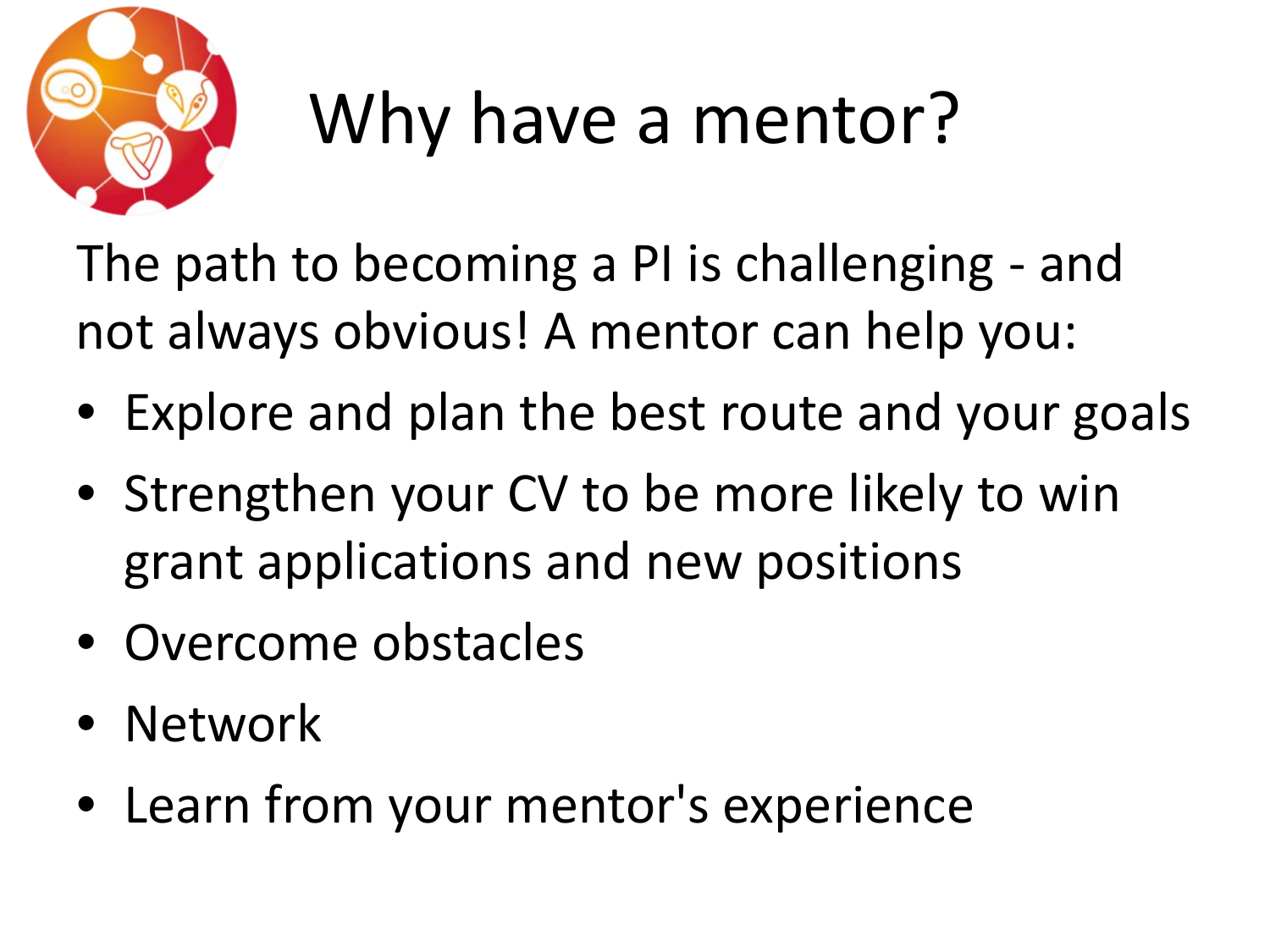

# 1st Meeting



- Get to know each other and build rapport
- Establish expectations on both sides (you could use our contract as a discussion tool)
- Set objectives for your relationship
- Set actions for you to complete before your next meeting
- Agree how often you'll meet, and your next meeting date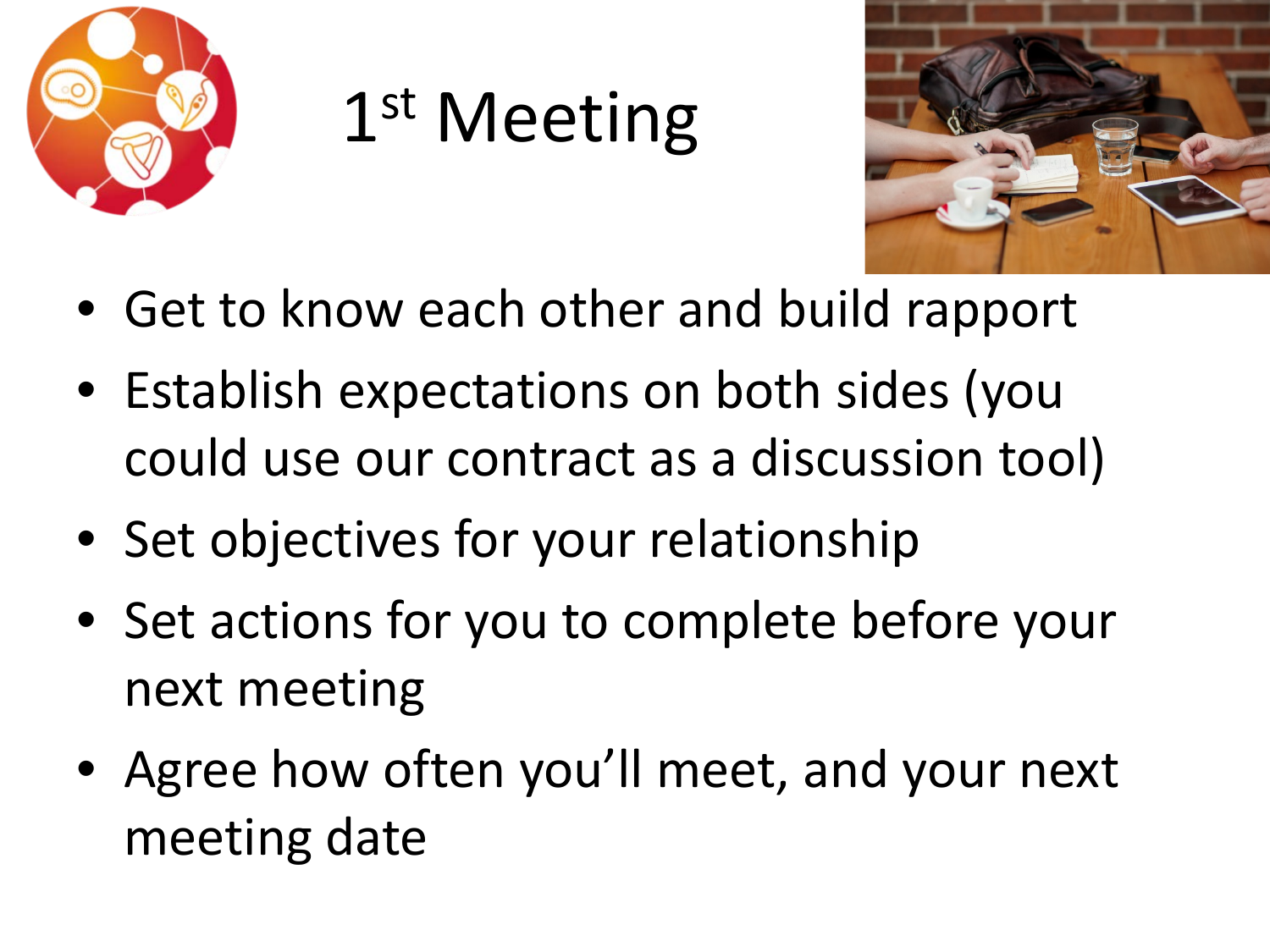

#### Suggestions to maximise your relationship

- You could agree that you will send a short suggested agenda at least 24 hours before each meeting, outlining what you'd like to discuss
- It can be helpful for you to send a post-meeting summary to your mentor within 72 hours of each meeting, as a memory aide for you both – and to ensure you both agree what was said and what actions were agreed
- The onus is on you to complete the actions you agreed within your agreed timeline!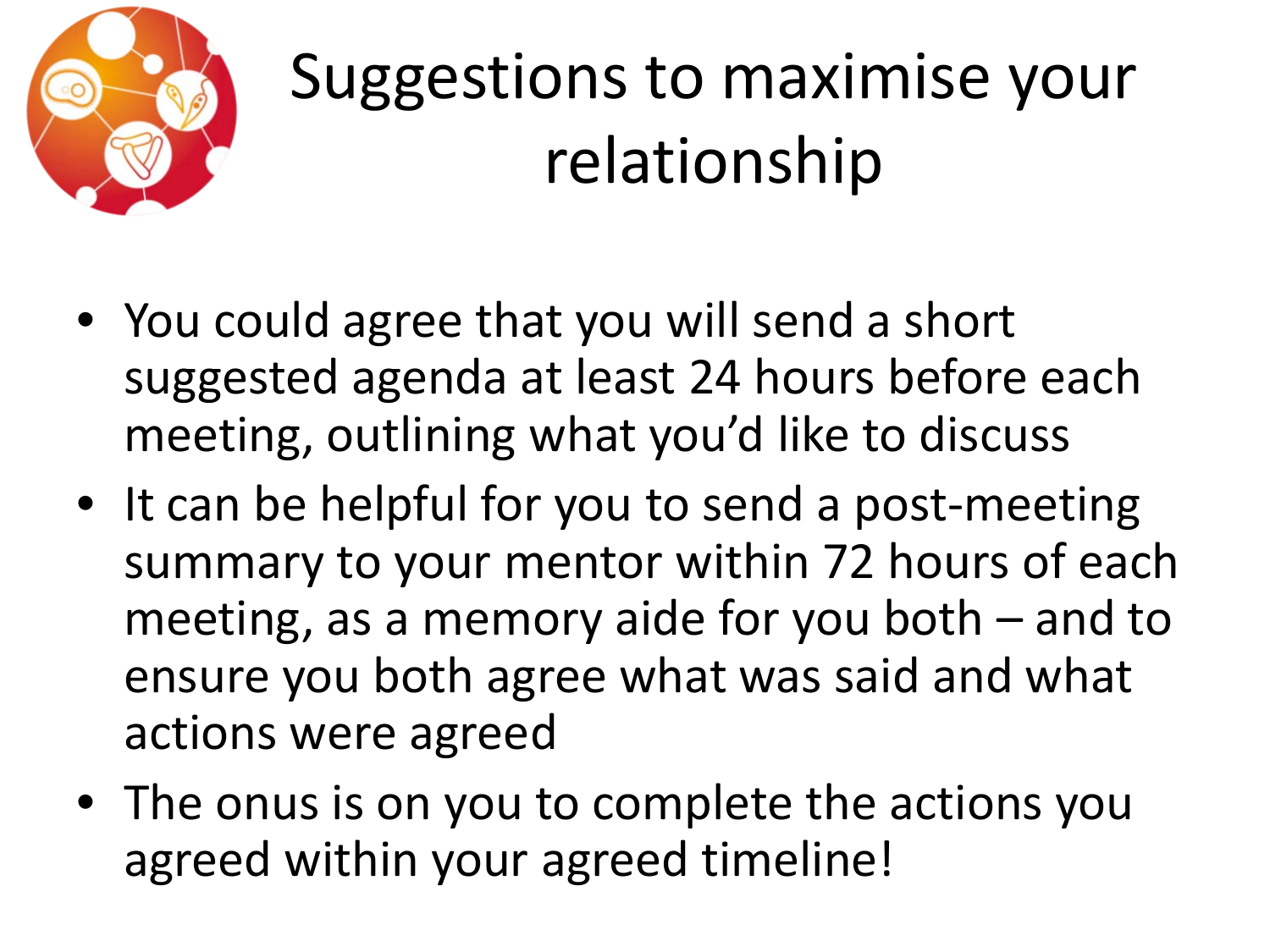

# SMART Goals

You should set goals at each meeting, that will move your career forwards. Try to make sure these are:

- **S**pecific
- **M**easurable
- **A**chievable
- **R**ealistic
- **T**ime-bound

Read more about SMART goals [here](https://www.mindtools.com/pages/article/smart-goals.htm)